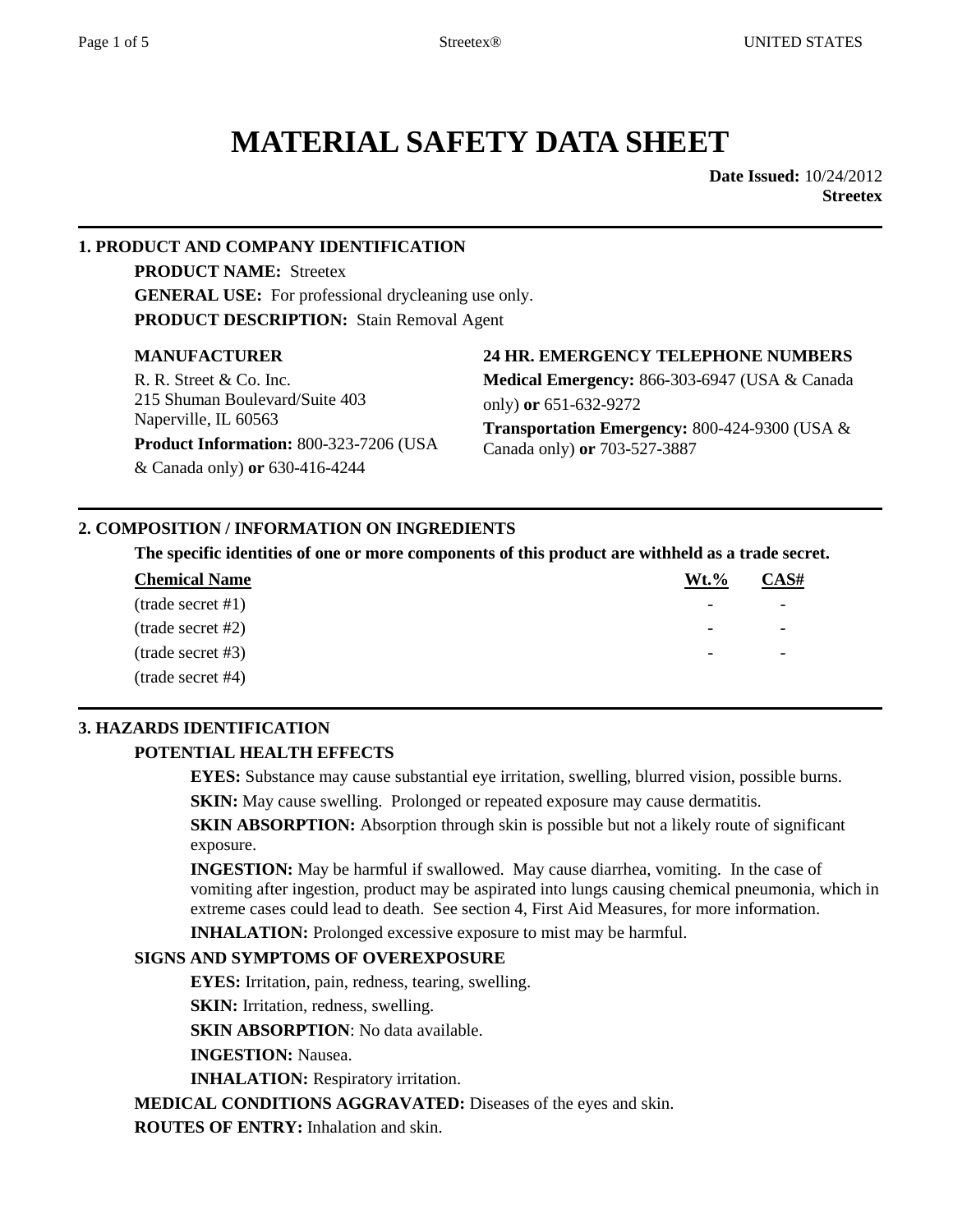#### **4. FIRST AID MEASURES**

**EYES:** Immediately flush eyes with plenty of water for at least 15 minutes. Get immediate medical attention. **SKIN:** Remove contaminated clothing. Wash with water. Consult a physician if irritation persists.

**INGESTION:** Get immediate medical attention. Do not induce vomiting unless instructed to do so by poison center or physician.

**INHALATION:** Remove affected person to fresh air. If not breathing, give artificial respiration. Get medical attention.

**ADDITIONAL INFORMATION:** After emergency actions, call the emergency medical information number on page 1 or a physician immediately.

#### **5. FIRE FIGHTING MEASURES**

**FLASHPOINT AND METHOD:** None (COC).

**FLAMMABLE LIMITS:** No data available.

**AUTOIGNITION TEMPERATURE:** Not available.

**FLAMMABLE CLASS:** Not applicable.

**EXTINGUISHING MEDIA:** Not applicable.

**HAZARDOUS COMBUSTION PRODUCTS:** Carbon dioxide, carbon monoxide, oxides of sulfur. **FIRE FIGHTING EQUIPMENT:** As in any fire, wear self-contained breathing apparatus pressuredemand, (MSHA/NIOSH approved or equivalent) and full protective gear.

#### **6. ACCIDENTAL RELEASE MEASURES**

**SMALL SPILL:** Clean up spill with absorbent material and water, if necessary.

**LARGE SPILL:** Contain spill. Clean up spills immediately with absorbent material. Place absorbed material in closed containers for disposal (see section 13).

#### **7. HANDLING AND STORAGE**

**GENERAL PROCEDURES:** Not applicable.

**HANDLING:** Follow all MSDS/label precautions even after container is emptied because it may retain product residues.

**STORAGE:** Store in labeled, tightly sealed containers.

**ELECTROSTATIC ACCUMULATION HAZARD:** Not applicable.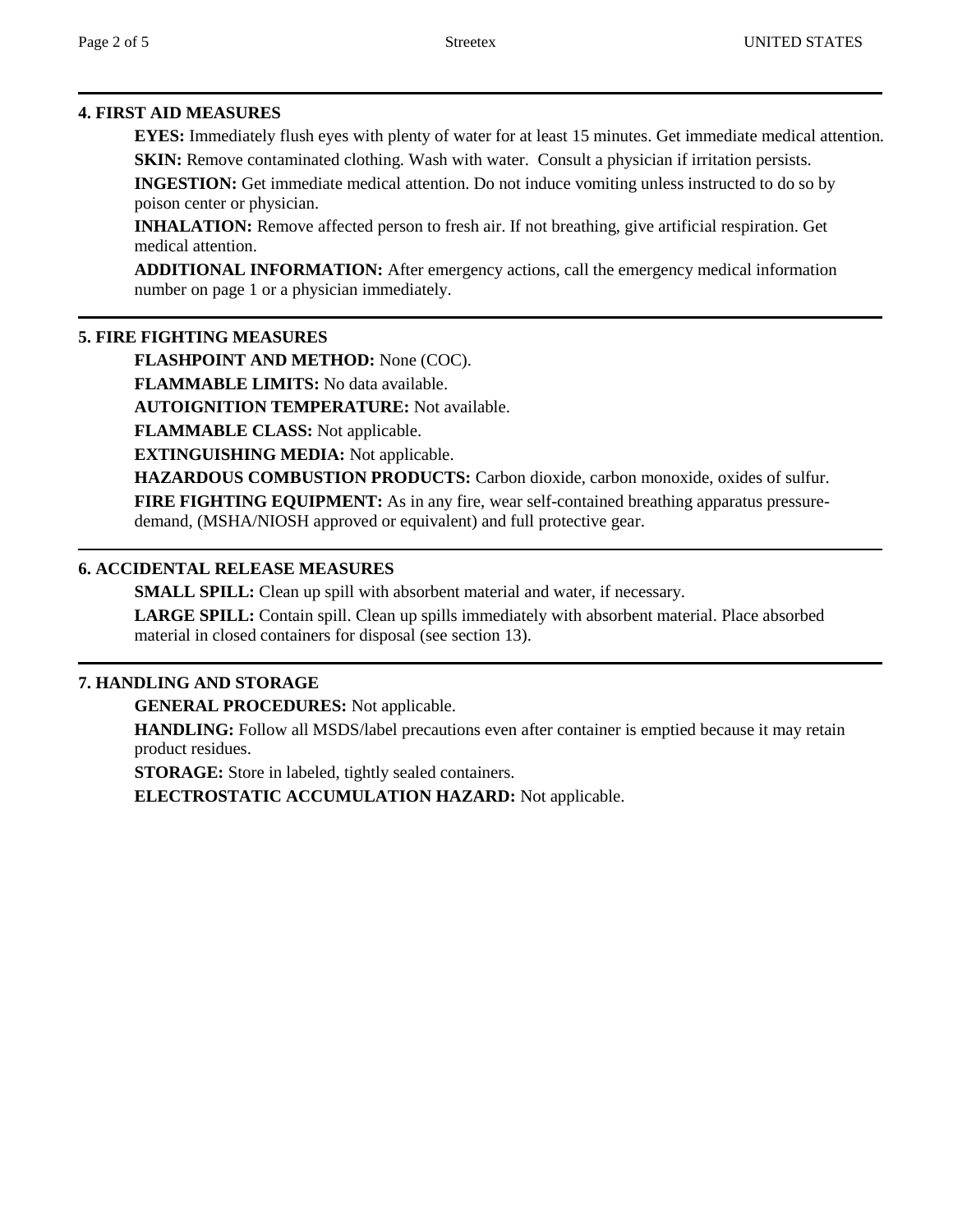#### **8. EXPOSURE CONTROLS / PERSONAL PROTECTION EXPOSURE GUIDELINES: OSHA HAZARDOUS COMPONENTS (29 CFR 1910.1200)**

|                            |             | <b>EXPOSURE LIMITS</b> |          |                  |          |                     |           |
|----------------------------|-------------|------------------------|----------|------------------|----------|---------------------|-----------|
|                            |             | <b>OSHA PEL</b>        |          | <b>ACGIH TLV</b> |          | <b>Supplier OEL</b> |           |
|                            |             | ppm                    | $mg/m^3$ | ppm              | $mg/m^3$ | ppm                 | $mg/m^3$  |
| (trainde secret #1)        | <b>TWA</b>  | $NE^{[1]}$             |          | <b>NE</b>        |          |                     |           |
|                            | <b>STEL</b> | <b>NE</b>              |          | C <sub>25</sub>  |          |                     |           |
| $(\text{trade secret #2})$ | <b>TWA</b>  | <b>NE</b>              |          | <b>NE</b>        |          |                     |           |
|                            | <b>STEL</b> | <b>NE</b>              |          | <b>NE</b>        |          |                     |           |
| trade secret #3)           | <b>TWA</b>  | <b>NE</b>              |          | <b>NE</b>        |          |                     | 10        |
|                            | <b>STEL</b> | <b>NE</b>              |          | <b>NE</b>        |          |                     | <b>NE</b> |
| (trade secret #4)          | <b>TWA</b>  | <b>NE</b>              |          | <b>NE</b>        |          |                     |           |
|                            | <b>STEL</b> | <b>NE</b>              |          | <b>NE</b>        |          |                     |           |

#### **TABLE FOOTNOTES:**

**1.** NE=Not established.

**The specific identities of one or more components of this product are withheld as a trade secret.**

#### **ENGINEERING CONTROL:** Not applicable.

#### **PERSONAL PROTECTIVE EQUIPMENT**

**EYES AND FACE:** Safety glasses with side shields, or goggles.

**SKIN:** PVC or Barrier™ gloves.

**RESPIRATORY:** None required under ordinary conditions.

**PROTECTIVE CLOTHING:** Where contact is likely, wear chemical resistant gloves, a chemical suit, rubber boots, and chemical safety goggles plus a face shield.

**WORK HYGIENIC PRACTICES:** Wash thoroughly after handling. Do not eat or drink in work area.

**OTHER USE PRECAUTIONS:** Have eye wash station available. Do not wear contact lenses without eye protection. Avoid breathing spray.

#### **9. PHYSICAL AND CHEMICAL PROPERTIES**

**PHYSICAL STATE:** Liquid. **ODOR:** Mild. **APPEARANCE:** Clear. **COLOR:** Colorless to light yellow. **pH:** 7 **PERCENT VOLATILE:** ~81 **VAPOR PRESSURE:** ~17 mm Hg at 20°C **VAPOR DENSITY:**  $\sim$  2.3 (air=1) **BOILING POINT:** 99°C (210°F) **FREEZING POINT:** <0°C (32°F) **SOLUBILITY IN WATER:** Miscible. **EVAPORATION RATE:**  $\sim 0.3$  (butyl acetate = 1) **SPECIFIC GRAVITY:** 1.02 **VISCOSITY:** No data available.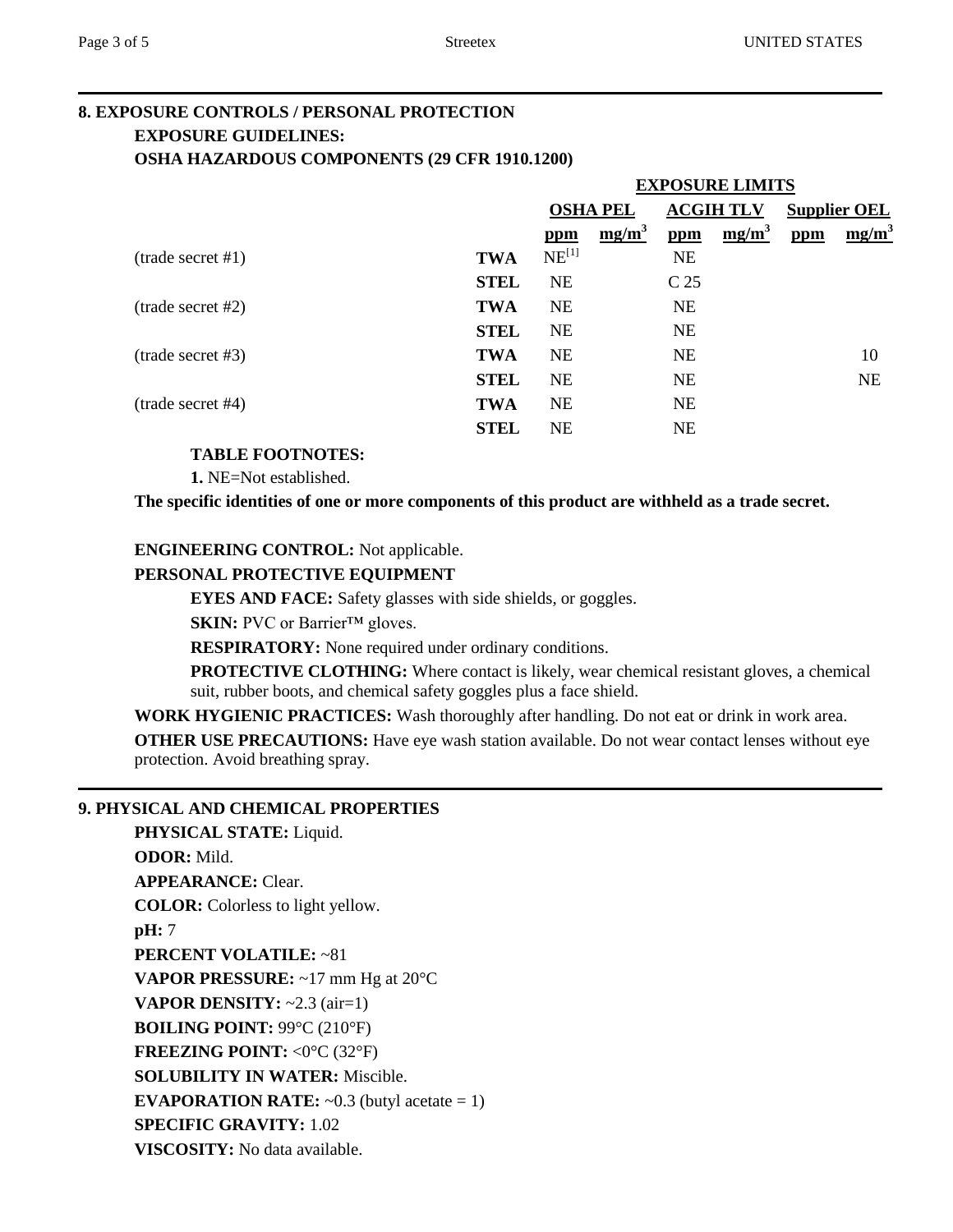**COEFF. OIL/WATER:** No data available. **ODOR THRESHOLD:** No data available.

#### **10. STABILITY AND REACTIVITY**

#### **STABLE:** Yes.

**HAZARDOUS POLYMERIZATION:** No.

**CONDITIONS TO AVOID:** None known.

**HAZARDOUS DECOMPOSITION PRODUCTS:** Not applicable.

**INCOMPATIBLE MATERIALS:** Strong oxidizers, strong acids, alkalies.

#### **11. TOXICOLOGICAL INFORMATION**

#### **ACUTE**

**DERMAL LD**<sub>50</sub>**:** No data available.

**ORAL LD50:** >5000 mg/kg (rat)

**INHALATION LC<sub>50</sub>:** No data available.

#### **CHRONIC**

**TARGET ORGANS:** A component of this product has caused liver and kidney effects in lab animals; the relevance to humans is unknown.

**SENSITIZATION:** No data available.

#### **CARCINOGENICITY**

**IARC:** Not listed as a carcinogen.

**NTP:** Not listed as a carcinogen.

**OSHA:** Not listed as a carcinogen.

**OTHER:** No data available

**OTHER:** No data available.

**REPRODUCTIVE EFFECTS:** A component of this product showed some fetotoxicity in lab animals exposed to high concentrations.

**MUTAGENICITY:** No data available.

**SYNERGISTIC MATERIALS:** No data available.

**GENERAL COMMENTS:** Refer to Section 3 for additional information on potential health effects.

#### **12. ECOLOGICAL INFORMATION**

**ENVIRONMENTAL DATA:** All components are biodegradable. Moderately toxic to aquatic organisms.

#### **13. DISPOSAL CONSIDERATIONS**

**DISPOSAL METHOD:** Incinerate or dispose of in accordance with federal, state and local regulations. **EMPTY CONTAINER:** Not applicable.

**RCRA/EPA WASTE INFORMATION:** Contains no material listed by RCRA as a hazardous waste.

#### **14. TRANSPORT INFORMATION**

**DOT (DEPARTMENT OF TRANSPORTATION)**

**PROPER SHIPPING NAME:** Not regulated.

**OTHER SHIPPING INFORMATION:** Not applicable.